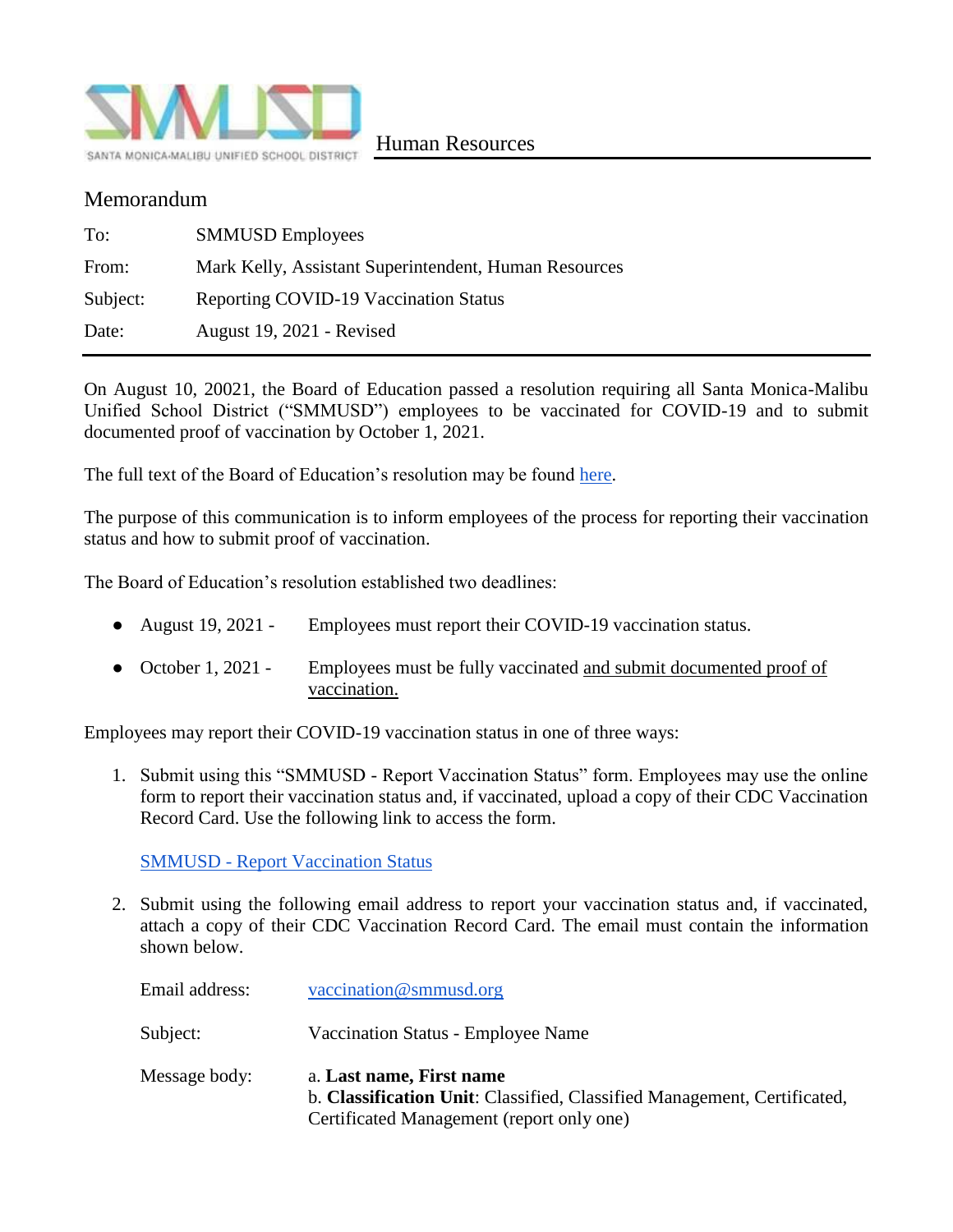c. **Classification (job)** d. **Site/Department** e. **Statement:** "I am fully vaccinated." or "I am not fully vaccinated" f. **Vaccine**: Pfizer, Moderna, or Janssen/Johnson & Johnson (report only one)

g. If fully vaccinated, attach a copy of the CDC Vaccination Record Card.

3. Bring a copy of the CDC Vaccination Record Card to the Human Resources Department at the District Office. A Human Resources staff member will ask you to provide the information described in #2 when you provide your card.

## Additional Information

The Board of Education adopted its resolution requiring all employees to be fully vaccinated in order to "protect and advance the health, safety and well-being of its employees, students and the surrounding community."

By October, 1, 2021, employees will be allowed on District campuses or facilities only if they are fully vaccinated and have submitted documentation of such COVID-19 vaccination status to Human Resources by October 1, 2021.

Employees who fail to show proof of vaccination by October 1, 2021, shall be deemed by the District to be unvaccinated. Unvaccinated employees assigned to work on campus will be excluded from campus and deemed absent without leave, unless a District-authorized exemption or other accommodation has been obtained by the employee.

Any employee receiving an exemption or accommodation shall be required to undergo COVID-19 testing two (2) times per week, with evidence of negative test results being required prior to having access to District campuses and facilities.

In addition to requiring all employees to be vaccinated, employees are also required to wear a face mask that covers the mouth and nose.

With respect to the vaccination requirement and/or face mask requirements, employees may request an exemption or accommodation based on religious grounds or on the basis that a disability, medical condition or mental health condition prevents vaccination, testing and/or wearing of the mask. Employees requesting exemption or accommodation by completing a request form and submitting it to the to Human Resources at:

Katherine Qureshi, Senior Office Specialist [kqureshi@smmusd.org](mailto:kqureshi@smmusd.org)

Employees may download the pdf-fillable request form from the District's website. It is accessible in the Human Resources Forms section of the District's website (smmusd.org  $\rightarrow$  Departments  $\rightarrow$  Human  $Resources \rightarrow Human Resources \,\, Forms.$ 

Included in the Board of Education's resolution is a requirement that employees be notified of the COVID-19 vaccination employee requirement. Additionally, as directed, the District will engage in negotiating the effects of the requirement with SEIU and SMMCTA, to the extent required by law. The outcome of